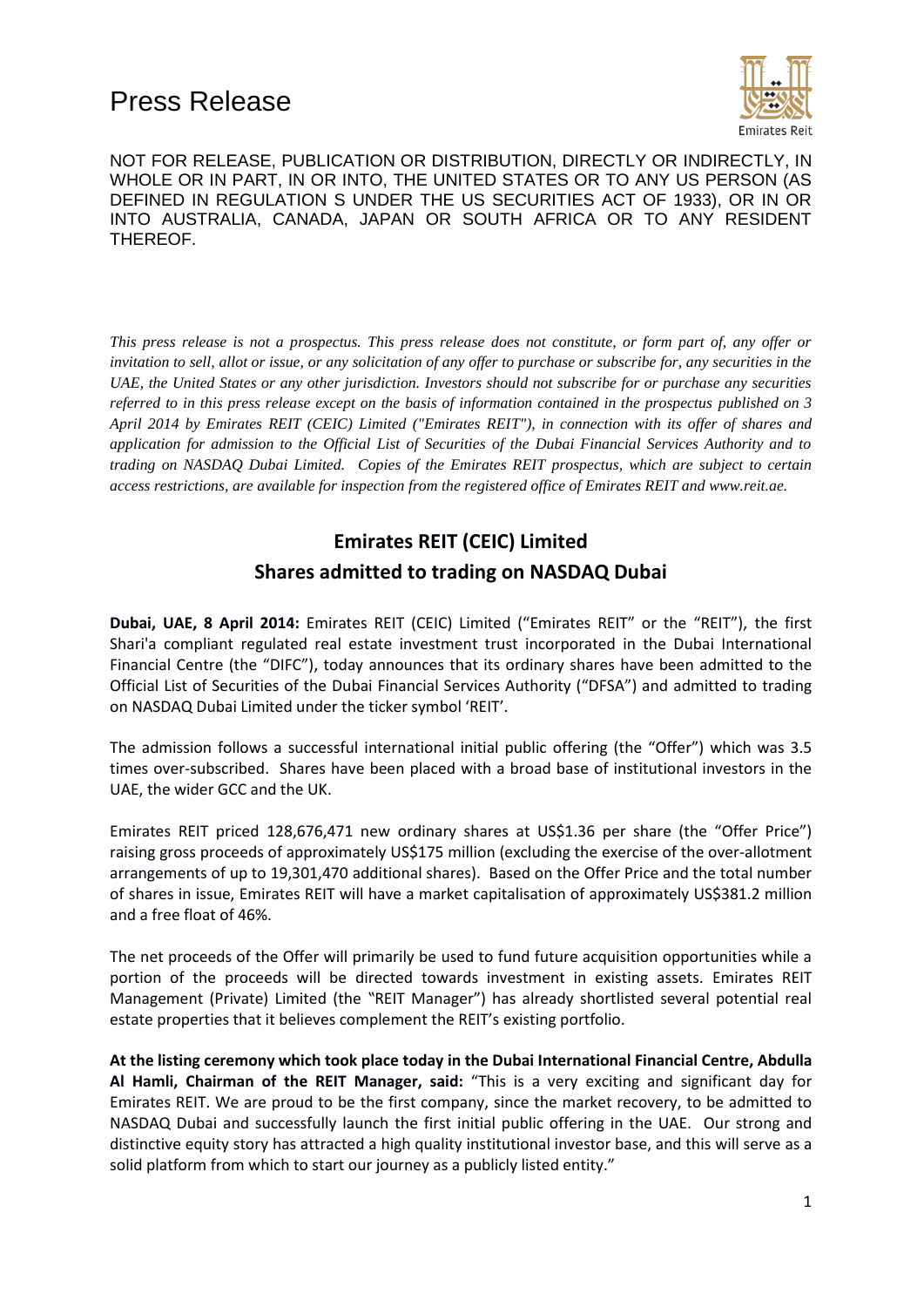

NOT FOR RELEASE, PUBLICATION OR DISTRIBUTION, DIRECTLY OR INDIRECTLY, IN WHOLE OR IN PART, IN OR INTO, THE UNITED STATES OR TO ANY US PERSON (AS DEFINED IN REGULATION S UNDER THE US SECURITIES ACT OF 1933), OR IN OR INTO AUSTRALIA, CANADA, JAPAN OR SOUTH AFRICA OR TO ANY RESIDENT THEREOF.

**At the same event Sylvain Vieujot, Executive Deputy Chairman of the REIT Manager, said:** "We are extremely pleased with the success of our initial public offering and would like to thank everyone who has shown interest in Emirates REIT. This is the culmination of a long but rewarding process, and is the start of a new and exciting phase in the development of the REIT. We look forward to building trust and confidence in our shares, communicating regularly with our existing and new shareholders; both those subscribing through the Offer and those acquiring the REIT's shares in the secondary market."

**Speaking at the event prior to the market opening for trading, Hamed Ali, Chief Executive Officer, NASDAQ Dubai Limited said:** "This is a significant moment for NASDAQ Dubai as it is the first REIT IPO to complete and list on the Exchange in the new era of growth that is underway in the UAE. Whilst we have seen many Sukuk transactions come to market, we are now seeing a growing list of companies preparing to raise equity finance and ready themselves to list on the Exchange over the next 18 months. This is underpinned by our strong platform, supported by international standards of regulation and global links to investors."

SHUAA Capital psc ("SHUAA") acted as Emirates REIT's sponsor and SHUAA and Emirates NBD Capital Limited acted as joint bookrunners in connection with the Offer. EFG Hermes UAE Limited, Abu Dhabi Commercial Bank PJSC and Dubai Islamic Bank PJSC acted as co-lead managers.

#### **Emirates REIT**

Emirates REIT is a closed-ended investment company with a mandate to invest in a diversified portfolio of Shari'a compliant real estate properties. It was established in the DIFC on 28 November 2010 by the REIT Manager. Emirates REIT operates under the Collective Investment Rules ("CIR") of the Dubai Financial Services Authority ("DFSA") and is the first Shari'a compliant real estate investment trust incorporated in the DIFC. In February 2013, an exclusive Ruler's Decree was granted to Emirates REIT permitting it to purchase properties in onshore Dubai through its onshore Dubai branch.

Emirates REIT is managed by the REIT Manager which is a joint venture between Dubai Islamic Bank PJSC ("DIB") and Eiffel Management Limited ("Eiffel"). DIB owns 25% and Eiffel owns 75% of the REIT Manager's total issued share capital. The REIT Manager was incorporated in the DIFC on 27 October 2010 and is licensed by the DFSA.

In June 2011, Emirates REIT completed its first real estate asset investment when it acquired Building 24 in Dubai Internet City. Since then and up to 31 December 2013, Emirates REIT has acquired various freehold, leasehold and contractual interests in nine other properties, all located in Dubai. These include: Indigo 7 on Sheikh Zayed Road; Loft Offices (Loft 1, Loft 2 and Loft 3) in Dubai Media City; Office Park in Knowledge Village and the GEMS World Academy Dubai building in Al Barsha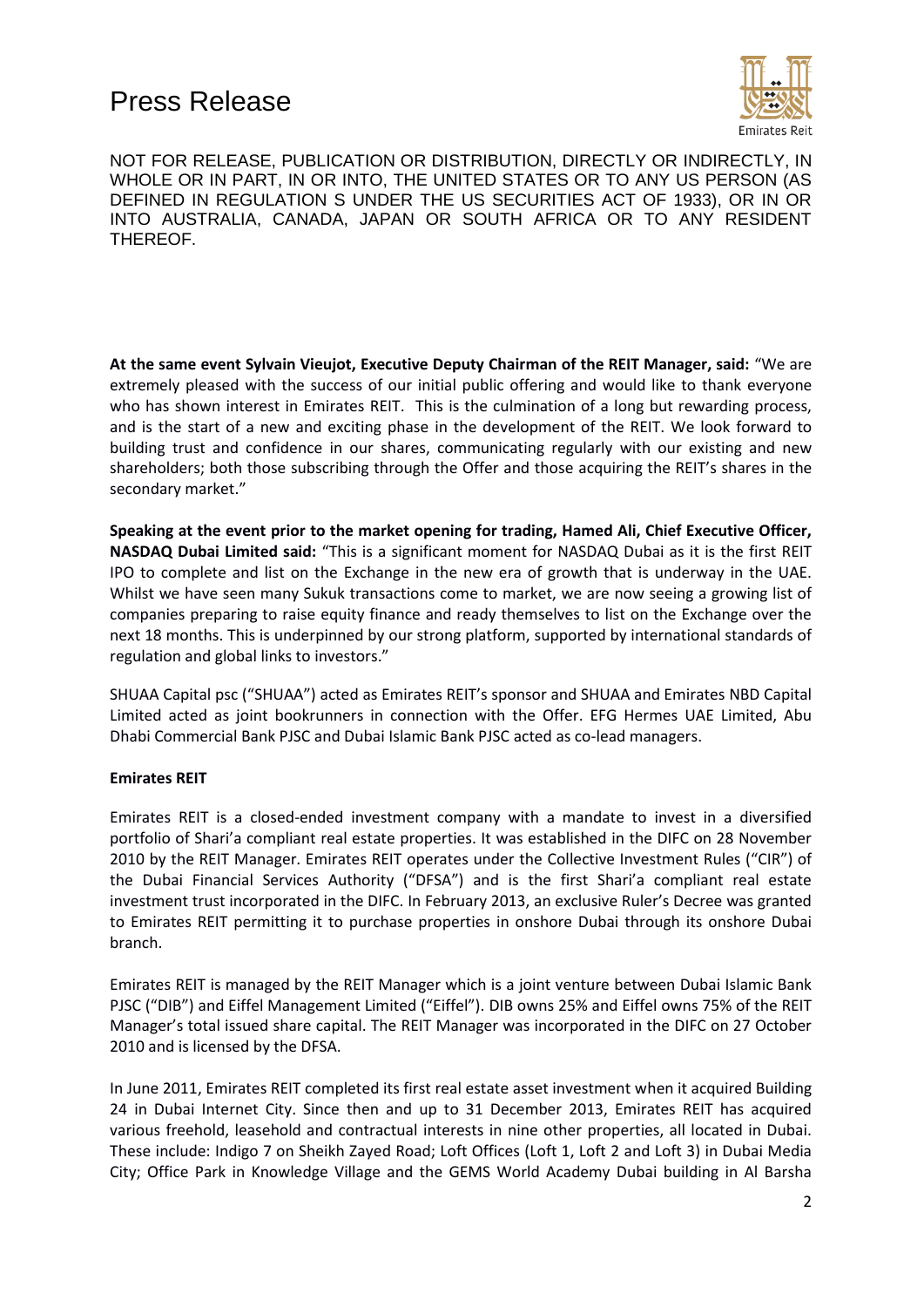

NOT FOR RELEASE, PUBLICATION OR DISTRIBUTION, DIRECTLY OR INDIRECTLY, IN WHOLE OR IN PART, IN OR INTO, THE UNITED STATES OR TO ANY US PERSON (AS DEFINED IN REGULATION S UNDER THE US SECURITIES ACT OF 1933), OR IN OR INTO AUSTRALIA, CANADA, JAPAN OR SOUTH AFRICA OR TO ANY RESIDENT THEREOF.

South. The remaining three properties are located in Index Tower, DIFC and consist of 19 individual retail units located over ground, podium and sky lobby levels; Office level 7; and 491 car parking spaces. These car parking spaces are in addition to the 207 spaces associated with the retail and office units.

As at 31 December 2013, the ten properties comprised 1.2 million sq. ft. of net leasable area and were valued at US\$323.1million (AED 1,186.9 million) based on independent valuations prepared in respect of the properties by CBRE DIFC Limited and Asteco Property Management LLC.

For the year ended 31 December 2013, Emirates REIT had profit and total comprehensive income of US\$34.8 million, up from US\$10.9 million for the year ended 31 December 2012 and US\$1.2 million for the 13 month period ended 31 December 2011.

Emirates REIT's total assets were US\$333.2 million as at 31 December 2013 up from US\$212.6 million at the end of 2012 and US\$70.5 million at the end of 2011. As at 31 December 2013 Emirates REIT's net asset value per share had risen to US\$137.80 from US\$114.25 on 31 December 2012 and from US\$105.27 on 31 December 2011.

**- Ends -**

#### **For further information relating to Emirates REIT, please contact:**

| <b>Emirates REIT</b><br>Magali Mouquet, Executive Director                                                                                        | +971 (4) 405 7348<br>ir@reit.ae |
|---------------------------------------------------------------------------------------------------------------------------------------------------|---------------------------------|
| <b>Sponsor &amp; Joint Bookrunner</b><br><b>SHUAA Capital psc</b><br>Karim Schoeib, CEO, Investment Banking<br>Rania Fathallah, Managing Director | +971 (4) 330 3600               |
| <b>Joint Bookrunner</b><br><b>Emirates NBD Capital Limited</b><br>Prasad Chari, Director                                                          | +971 (4) 303 2800               |
| For media enquiries relating to this press release, please contact:<br><b>Brunswick</b><br>Rupert Young / Jeehan Balfaqaih                        | +971 (4) 446 6270               |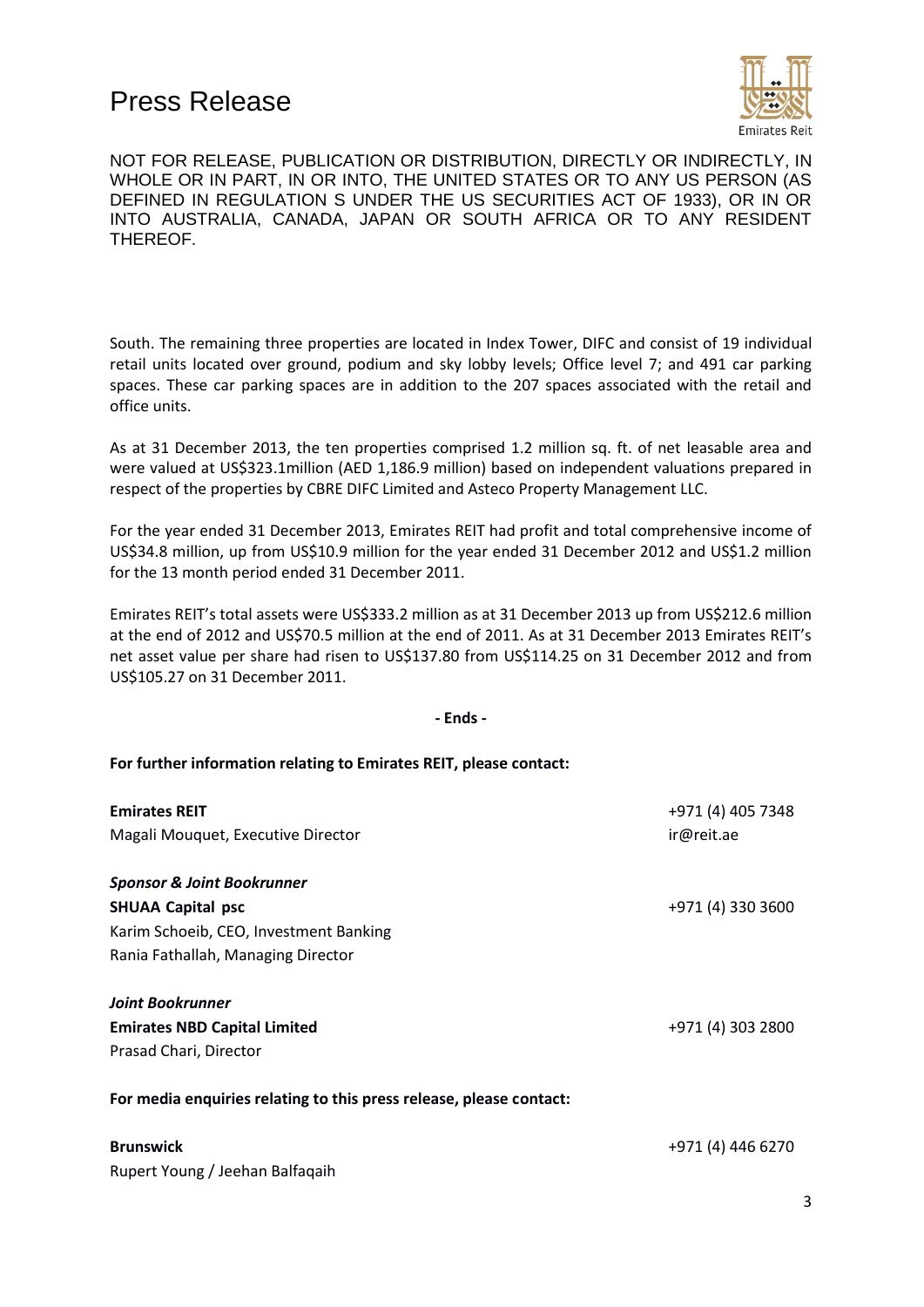

NOT FOR RELEASE, PUBLICATION OR DISTRIBUTION, DIRECTLY OR INDIRECTLY, IN WHOLE OR IN PART, IN OR INTO, THE UNITED STATES OR TO ANY US PERSON (AS DEFINED IN REGULATION S UNDER THE US SECURITIES ACT OF 1933), OR IN OR INTO AUSTRALIA, CANADA, JAPAN OR SOUTH AFRICA OR TO ANY RESIDENT THEREOF.

#### *Important Notice*

*The securities proposed to be offered by the REIT Manager on behalf of Emirates REIT (the "Shares") have not been and will not be registered under the U.S. Securities Act of 1933 (as amended) (the "Securities Act") or under any securities laws of any state or other jurisdiction of the United States and may not be offered or sold in the United States or to, or for the account or benefit of, any US Persons as defined in Regulation S under the Securities Act. There will be no public offering of securities in the United States.*

*Neither this press release nor any copy of it may be taken or transmitted, directly or indirectly, to US Persons as defined in Regulation S under the Securities Act or in or into the United States, Australia, Canada, Japan or South Africa or to any persons in any of those jurisdictions or any other jurisdictions where to do so would constitute a violation of the relevant securities laws of such jurisdiction.*

*The information contained in this press release is being communicated by the REIT Manager on behalf of Emirates REIT. This press release has been approved by the REIT Manager, having its registered office at Office P4, Gate Village 4, Level 5, DIFC, PO Box 482015, Dubai, UAE and which is regulated by the DFSA. It is intended for distribution in or from the DIFC only to persons meeting the criteria of a "Professional Client" as contained in the Conduct of Business Rules of the DFSA. It must not be delivered to, or relied on by, any other person.* 

*The Shares may not be, have not been and are not being promoted, offered, sold, subscribed for, transferred or delivered in or from the DIFC other than in compliance with the laws of the DIFC governing the promotion, offer, sale, subscription for, transfer and delivery of securities. This press release is not a prospectus approved by the DFSA but a financial promotion. This press release does not constitute an offer of, or an invitation to purchase, any of the Shares in any jurisdiction. No one has taken any action that would permit a public offering to occur in any jurisdiction other than the DIFC. Investors should not subscribe for or purchase any securities referred to in this press release except on the basis of information contained in the prospectus published on 3 April 2014 by Emirates REIT.*

*The Shares may not be promoted, offered or sold directly or indirectly in the UAE without approval of the UAE Securities and Commodities Authority ("SCA"). This press release is neither a promotion of a*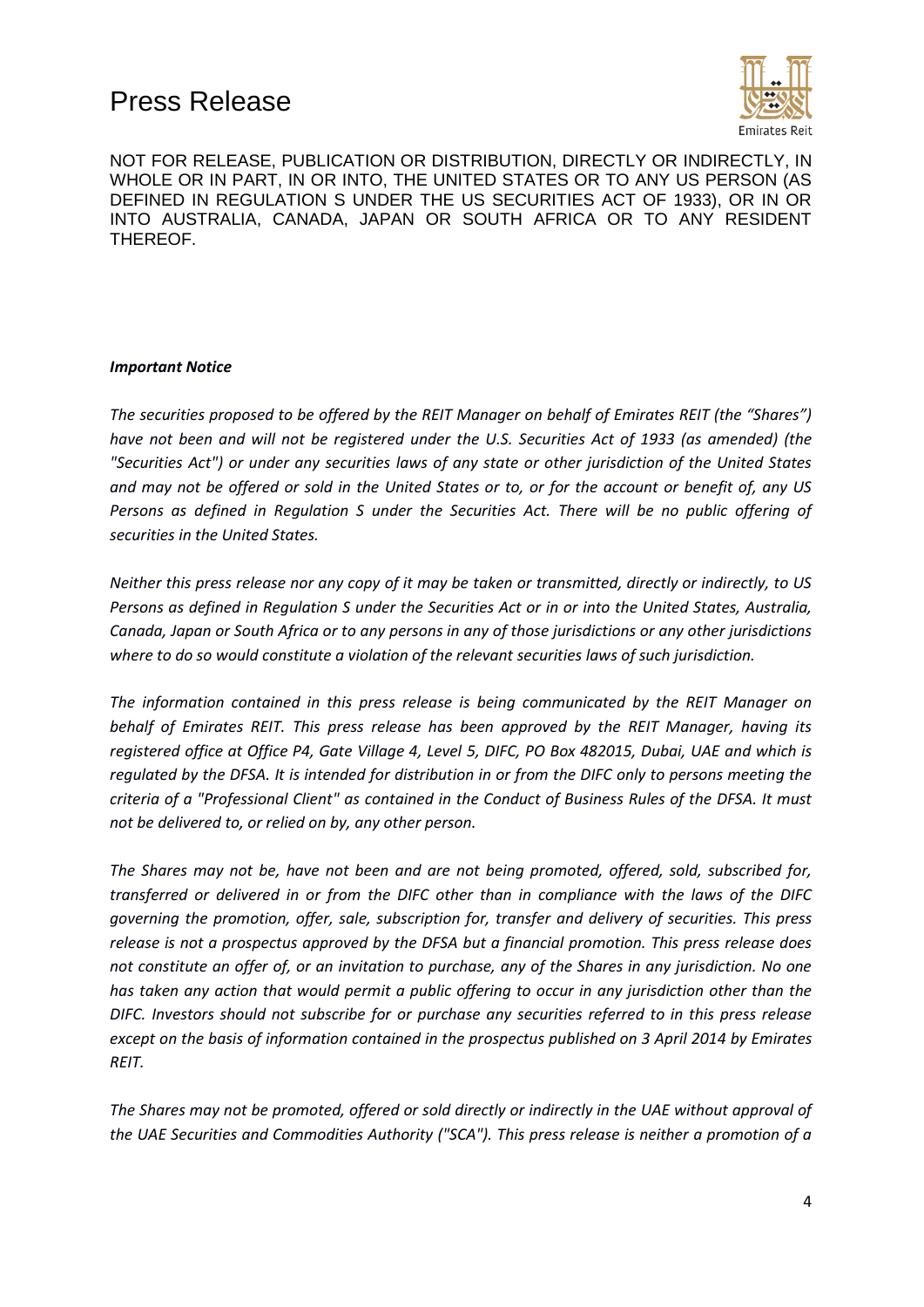

NOT FOR RELEASE, PUBLICATION OR DISTRIBUTION, DIRECTLY OR INDIRECTLY, IN WHOLE OR IN PART, IN OR INTO, THE UNITED STATES OR TO ANY US PERSON (AS DEFINED IN REGULATION S UNDER THE US SECURITIES ACT OF 1933), OR IN OR INTO AUSTRALIA, CANADA, JAPAN OR SOUTH AFRICA OR TO ANY RESIDENT THEREOF.

*foreign fund approved by the SCA nor a public offer of securities in the UAE in accordance with the Commercial Companies Law, Federal Law No. 8 of 1984 (as amended) or otherwise.*

*Any SCA approval for the promotion of the REIT in the UAE does not constitute a recommendation to invest in the REIT. In addition, SCA is not responsible for the failure by any party or parties associated with the REIT in the performance of their duties and functions nor is SCA responsible for the accuracy and integrity of the information and the details contained in this press release. Responsibility for the accuracy of information contained in this press release lies with the REIT Manager.*

*This press release does not constitute, or form part of, any offer or invitation to sell, allot or issue, or any solicitation of any offer to purchase or subscribe for, any securities nor shall it (or any part of it) or the fact of its distribution, form the basis of, or be relied on in connection with, any contract therefore. The distribution of this press release and other information in connection with shares in Emirates REIT in certain jurisdictions may be restricted by law and persons into whose possession this press release, any document or other information referred to herein, comes should inform themselves about and observe any such restriction. Any failure to comply with these restrictions may constitute a violation of the securities laws of any such jurisdiction.*

*Any offer to subscribe for or purchase shares in Emirates REIT shall be made in accordance with applicable law.* 

*Any purchase or subscription of Shares in Emirates REIT or other securities should be made solely on the basis of the information contained in the prospectus published on 3 April 2014 by Emirates REIT. No reliance may or should be placed by any person for any purpose whatsoever on the information contained in this press release or on its completeness, accuracy or fairness. The information in this press release is subject to change. However, Emirates REIT does not undertake to provide the recipient of this press release with any additional information, or to update this press release or to correct any inaccuracies, and the distribution of this press release shall not be deemed to be any form of commitment on the part of Emirates REIT to proceed with issuing shares or any transaction or arrangement referred to herein. This press release has not been approved by any competent regulatory authority.*

*This press release does not constitute a recommendation concerning shares in Emirates REIT. The price and value of securities can go down as well as up. Past performance is not a guide to future performance. Information in this press release or any of the documents relating to shares in Emirates REIT cannot be relied upon as a guide to future performance. Potential investors should consult a*